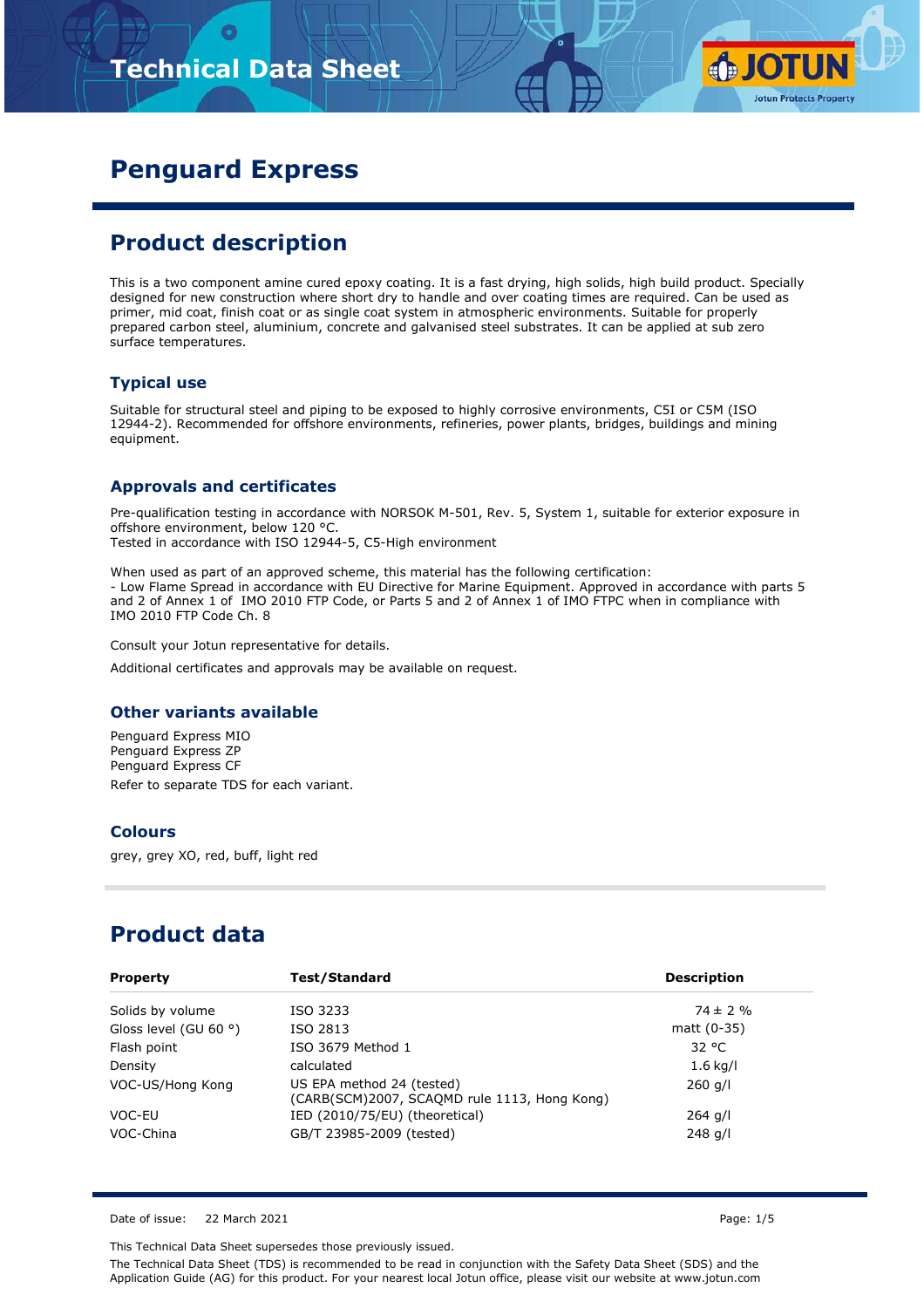### **Technical Data Sheet Penguard Express**



VOC-Korea Korea Clean Air Conservation Act (tested) (Max. thinning ratio included)

292 g/l

The provided data is typical for factory produced products, subject to slight variation depending on colour. All data is valid for mixed paint.

Gloss description: According to Jotun Performance Coatings' definition.

### **Film thickness per coat**

#### **Typical recommended specification range**

| Dry film thickness         |  | 75 - 250 µm                 |  |
|----------------------------|--|-----------------------------|--|
| Wet film thickness         |  | $100 - 340$ um              |  |
| Theoretical spreading rate |  | $9.9 - 3$ m <sup>2</sup> /l |  |

### **Surface preparation**

To secure lasting adhesion to the subsequent product all surfaces shall be clean, dry and free from any contamination.

#### **Surface preparation summary table**

|                   |                                                                                                                                                                                | <b>Surface preparation</b>                                                                                                                                                                                                             |  |  |  |
|-------------------|--------------------------------------------------------------------------------------------------------------------------------------------------------------------------------|----------------------------------------------------------------------------------------------------------------------------------------------------------------------------------------------------------------------------------------|--|--|--|
| <b>Substrate</b>  | <b>Minimum</b>                                                                                                                                                                 | Recommended                                                                                                                                                                                                                            |  |  |  |
| Carbon steel      | St 2 (ISO 8501-1)                                                                                                                                                              | Sa 2½ (ISO 8501-1)                                                                                                                                                                                                                     |  |  |  |
| Galvanised steel  | The surface shall be clean, dry and<br>appear with a rough and dull profile.                                                                                                   | Sweep blast-cleaning using non-<br>metallic abrasive leaving a clean,<br>rough and even pattern.                                                                                                                                       |  |  |  |
| Aluminium         | The surface shall be hand or machine<br>abraded with non-metallic abrasives<br>or bonded fibre machine or hand<br>abrasive pads to impart a scratch<br>pattern to the surface. | Abrasive blast cleaning to achieve a<br>surface profile using non-metallic<br>abrasive media which is suitable to<br>achieve a sharp and angular surface<br>profile.                                                                   |  |  |  |
| Shop primed steel | Dry, clean and approved inorganic<br>zinc shopprimer.                                                                                                                          | Sweep blasted or alternatively blasted<br>to Sa 2 (ISO 8501-1) of at least 70 %<br>of the surface.                                                                                                                                     |  |  |  |
| Coated surfaces   | Clean, dry and undamaged compatible<br>coating                                                                                                                                 | Clean, dry and undamaged compatible<br>coating                                                                                                                                                                                         |  |  |  |
| Concrete          | Minimum 4 weeks curing. Moisture<br>content maximum 5 %. Mechanically<br>prepare the existing concrete surface<br>by scabbling, needle gun, mechanical<br>disc grinding.       | Minimum 4 weeks curing. Moisture<br>content maximum 5 %. Prepare the<br>surface by means of enclosed blast<br>shot or diamond grinding and other<br>appropriate means to abrade the<br>surrounding concrete and to remove<br>laitance. |  |  |  |

Optimum performance, including adhesion, corrosion protection, heat resistance and chemical resistance is achieved with recommended surface preparation.

Date of issue: 22 March 2021 Page: 2/5

This Technical Data Sheet supersedes those previously issued.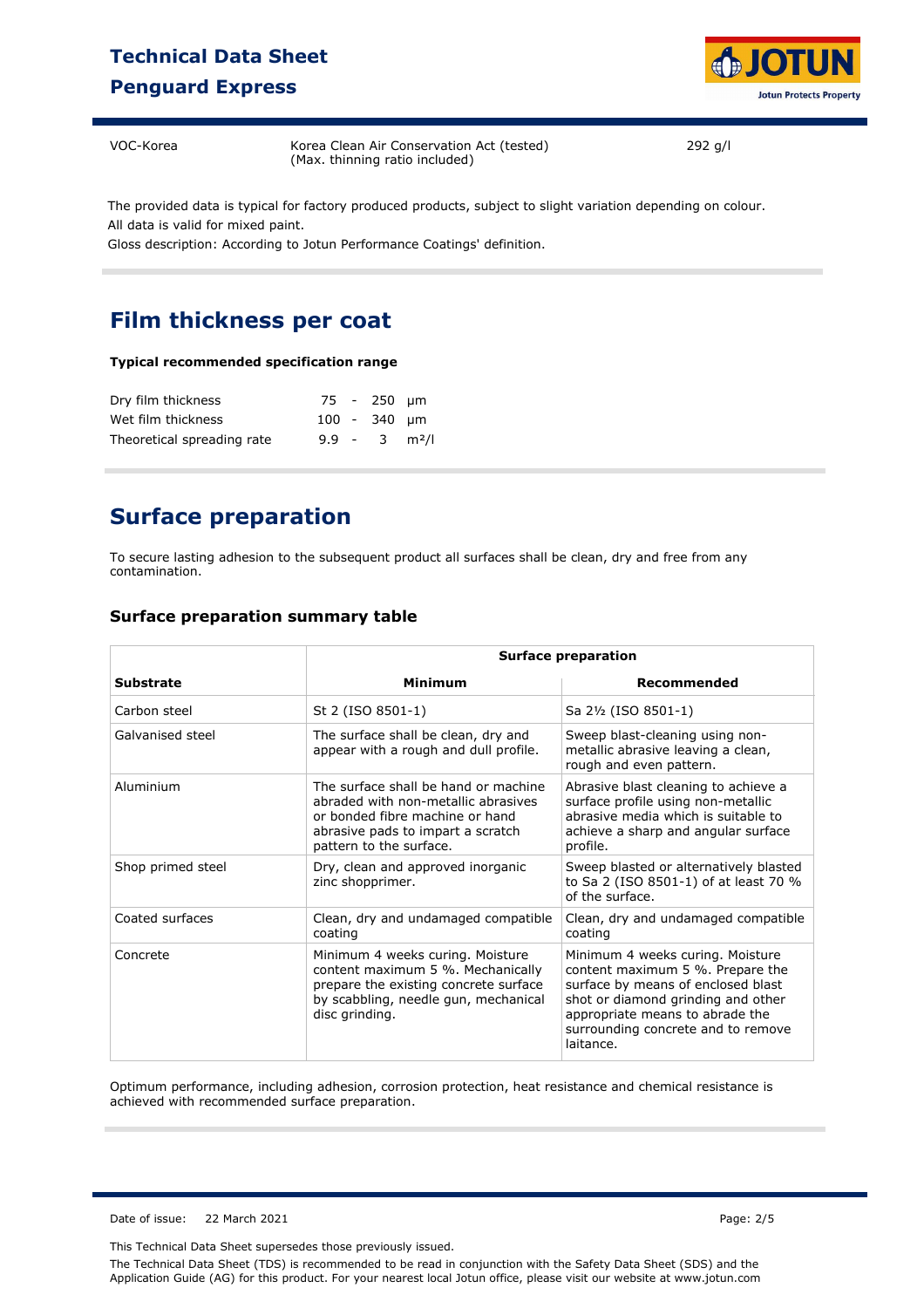### **Application**

#### **Application methods**

The product can be applied by

| Spray: | Use airless spray.                                                                                                 |
|--------|--------------------------------------------------------------------------------------------------------------------|
| Brush: | Recommended for stripe coating and small areas. Care must be taken to achieve the<br>specified dry film thickness. |

#### **Product mixing ratio (by volume)**

| Penguard Express Comp A | 4 part(s)    |
|-------------------------|--------------|
| Penguard Express Comp B | 1 part $(s)$ |

#### **Thinner/Cleaning solvent**

Thinner: Jotun Thinner No. 17

#### **Guiding data for airless spray**

| Nozzle tip (inch/1000):       | 17-23            |
|-------------------------------|------------------|
| Pressure at nozzle (minimum): | 150 bar/2100 psi |

## **Drying and Curing time**

| Substrate temperature     |      |      |      | $-5 °C$ 0 °C 5 °C 10 °C 23 °C 40 °C |     |            |  |
|---------------------------|------|------|------|-------------------------------------|-----|------------|--|
| Surface (touch) dry       | 16 h | 11h  | 4 h  | 2 h                                 |     | 1 h 30 min |  |
| Walk-on-dry               | 38 h | 24 h | 10 h | 6 h                                 | 3 h | 2 h        |  |
| Dry to over coat, minimum | 24 h | 14 h | 8 h  | 4 h                                 | 2 h | 1 h        |  |
| Dried/cured for service   |      | 21 d | 13 d | 8 d                                 | 4 d | 3 d        |  |

For maximum overcoating intervals, refer to the Application Guide (AG) for this product.

Drying and curing times are determined under controlled temperatures and relative humidity below 85 %, and at average of the DFT range for the product.

Surface (touch) dry: The state of drying when slight pressure with a finger does not leave an imprint or reveal tackiness.

Walk-on-dry: Minimum time before the coating can tolerate normal foot traffic without permanent marks, imprints or other physical damage.

Dry to over coat, minimum: The recommended shortest time before the next coat can be applied.

Dried/cured for service: Minimum time before the coating can be permanently exposed to the intended environment/medium.

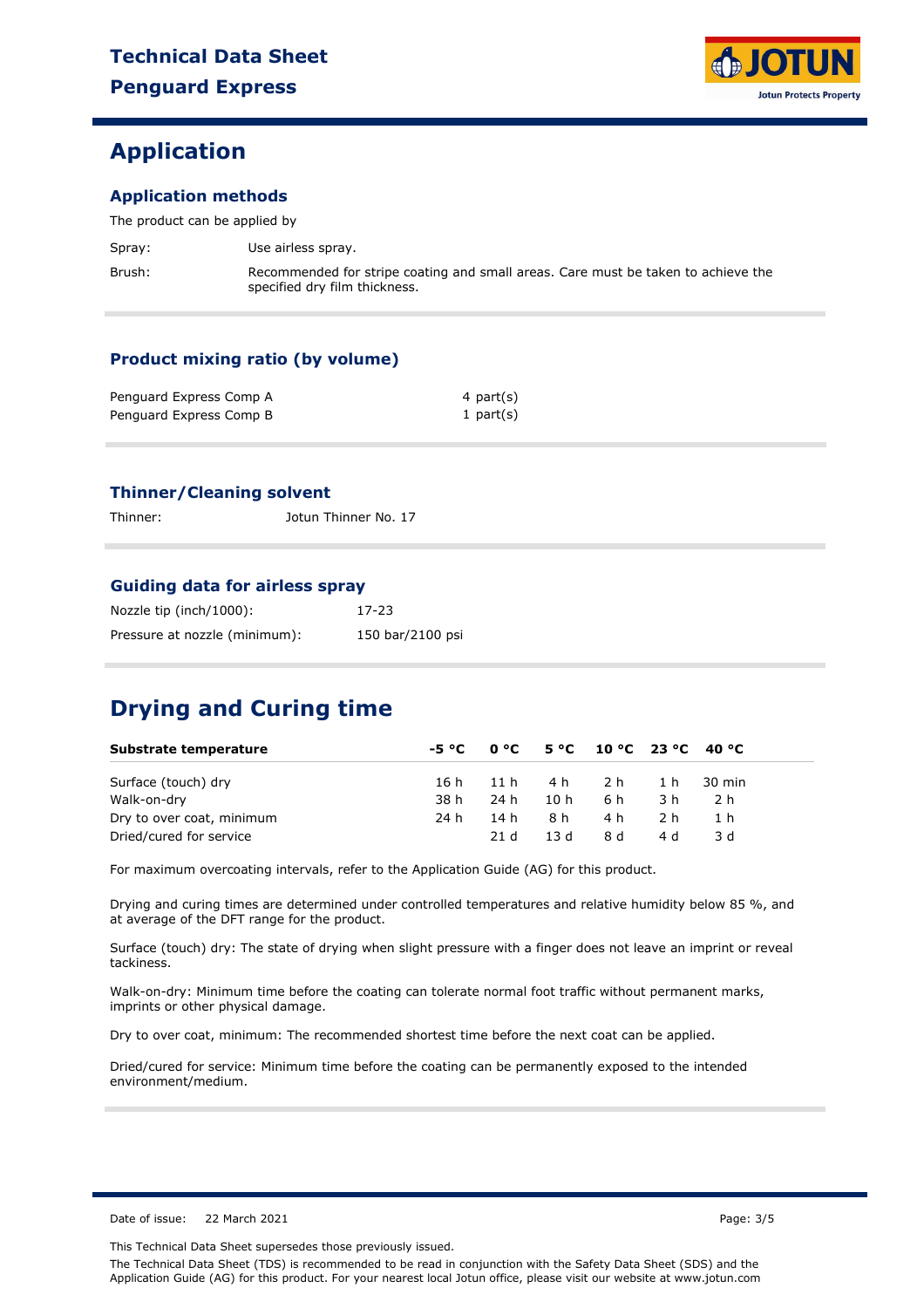

### **Induction time and Pot life**

| <b>Paint temperature</b> | 23 °C |
|--------------------------|-------|
| Pot life                 | 2 h   |

### **Heat resistance**

|                  | <b>Temperature</b> |        |  |
|------------------|--------------------|--------|--|
|                  | Continuous         | Peak   |  |
| Dry, atmospheric | 120 °C             | 140 °C |  |

Peak temperature duration max. 1 hour.

The temperatures listed relate to retention of protective properties. Aesthetic properties may suffer at these temperatures.

### **Product compatibility**

Depending on the actual exposure of the coating system, various primers and topcoats can be used in combination with this product. Some examples are shown below. Contact Jotun for specific system recommendation.

| Previous coat:   | inorganic zinc silicate shop primer, epoxy, epoxy mastic, zinc epoxy, zinc silicate, |
|------------------|--------------------------------------------------------------------------------------|
|                  | organic shop primer                                                                  |
| Subsequent coat: | acrylic, epoxy, polyurethane, polysiloxane                                           |

## **Packaging (typical)**

|                         | Volume   | <b>Size of containers</b> |
|-------------------------|----------|---------------------------|
|                         | (litres) | (litres)                  |
| Penguard Express Comp A | 4/16     | 5/20                      |
| Penguard Express Comp B | 1/4      | 1/5                       |

The volume stated is for factory made colours. Note that local variants in pack size and filled volumes can vary due to local regulations.

### **Storage**

The product must be stored in accordance with national regulations. Keep the containers in a dry, cool, well ventilated space and away from sources of heat and ignition. Containers must be kept tightly closed. Handle with care.

#### **Shelf life at 23 °C**

| Penguard Express Comp A | 24 n |
|-------------------------|------|
| Penguard Express Comp B | 24 n |

24 month(s) 24 month(s)

Date of issue: 22 March 2021 Page: 4/5

This Technical Data Sheet supersedes those previously issued.